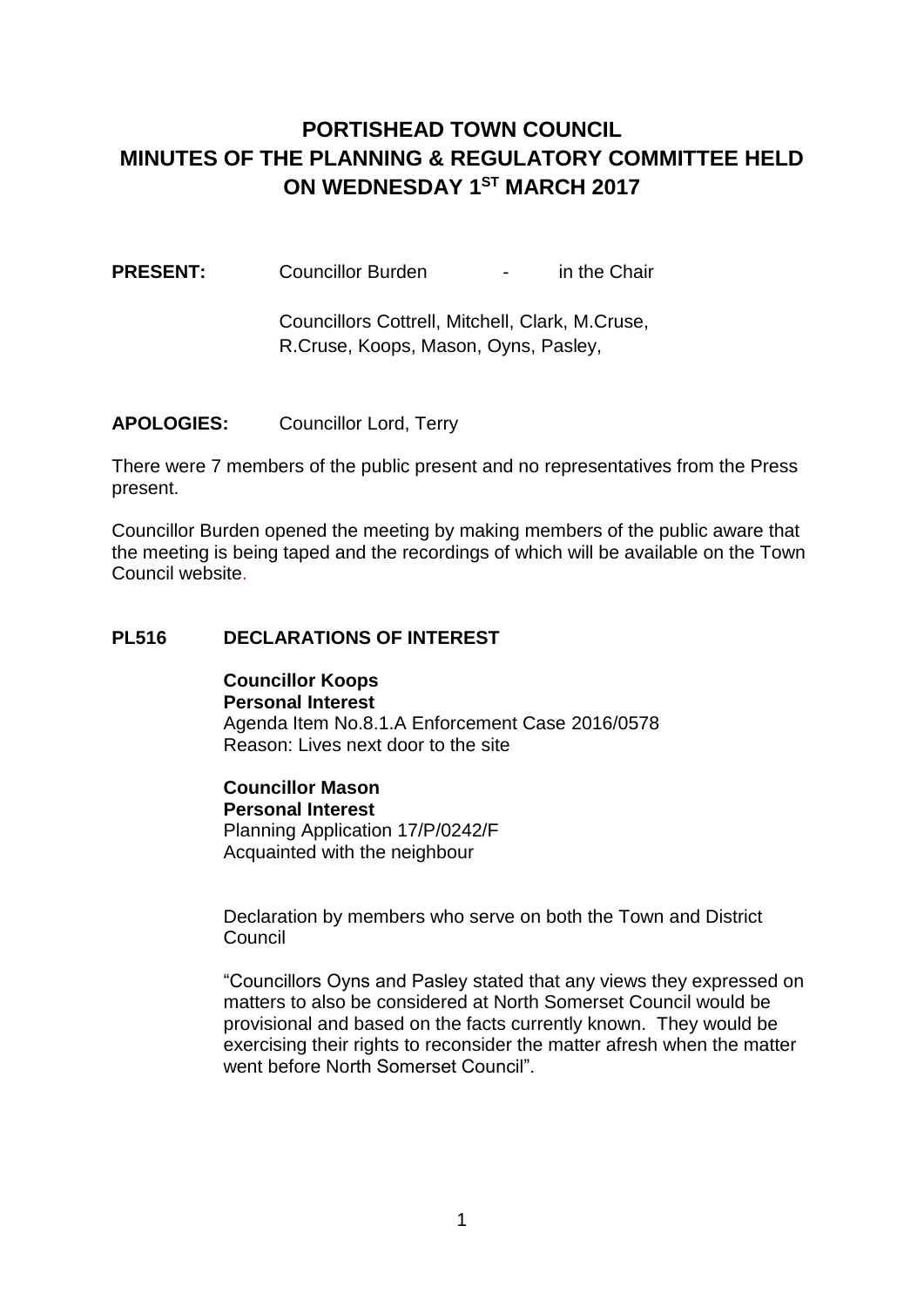### **PL517 PUBLIC PARTICIPATION**

Councillor Burden asked that any member(s) of the public who have registered to speak should clearly state their name, the planning application number and whether they are in favour or against the application before giving their comments to the meeting.

Mr J McCarthy spoke against planning application 17/P/0217/F. He gave comment in regards to the site access, parking and the effect on surrounding conservation.

Mr R A Smith spoke in support of planning application 17/P/0110/F, which was dealt with by the Planning & Regulatory committee on 01/02/17. He wished to give a more balanced view to what had already been put forward. The properties are currently vacant and are not being used commercially. There are other local commercial properties available. He talked about the decision to demolish the buildings and that he had consulted with local residents regarding the development. The width of the lane accessing the rear garages can accommodate the size of a lorry and the parking meets planning requirements.

Mr Gilmore felt that he may be speaking to the wrong committee but wanted to open up a discussion about the possibility of opening up a youth pump track, which is good for fitness. Councillor Burden asked Mr Gilmore to leave his details with the Clerk of the meeting so that Councillor Burden and the Chair of the relevant committee could contact him.

These Minutes summarise what was said during public participation and were views expressed by the speaker named not the Town Council.

### **PL518 SECTION 1 – TO BE CONSIDERED BY THE PLANNING & REGULATORY COMMITTEE**

### **PLANNING APPLICATIONS**

### **17/P/0185/F 66 SEVERN ROAD, PORTISHEAD, BS20 6NQ**

Single storey side extension to provide annexe and a new driveway

The meeting viewed the online location plan and noted that a time extension had been requested enabling the committee to consider the application. The access to and from the road was discussed as was the possibility of the extension becoming a separate annexe.

Councillor Cottrell proposed no objection subject to a condition being applied to prevent the development being used as a separate dwelling.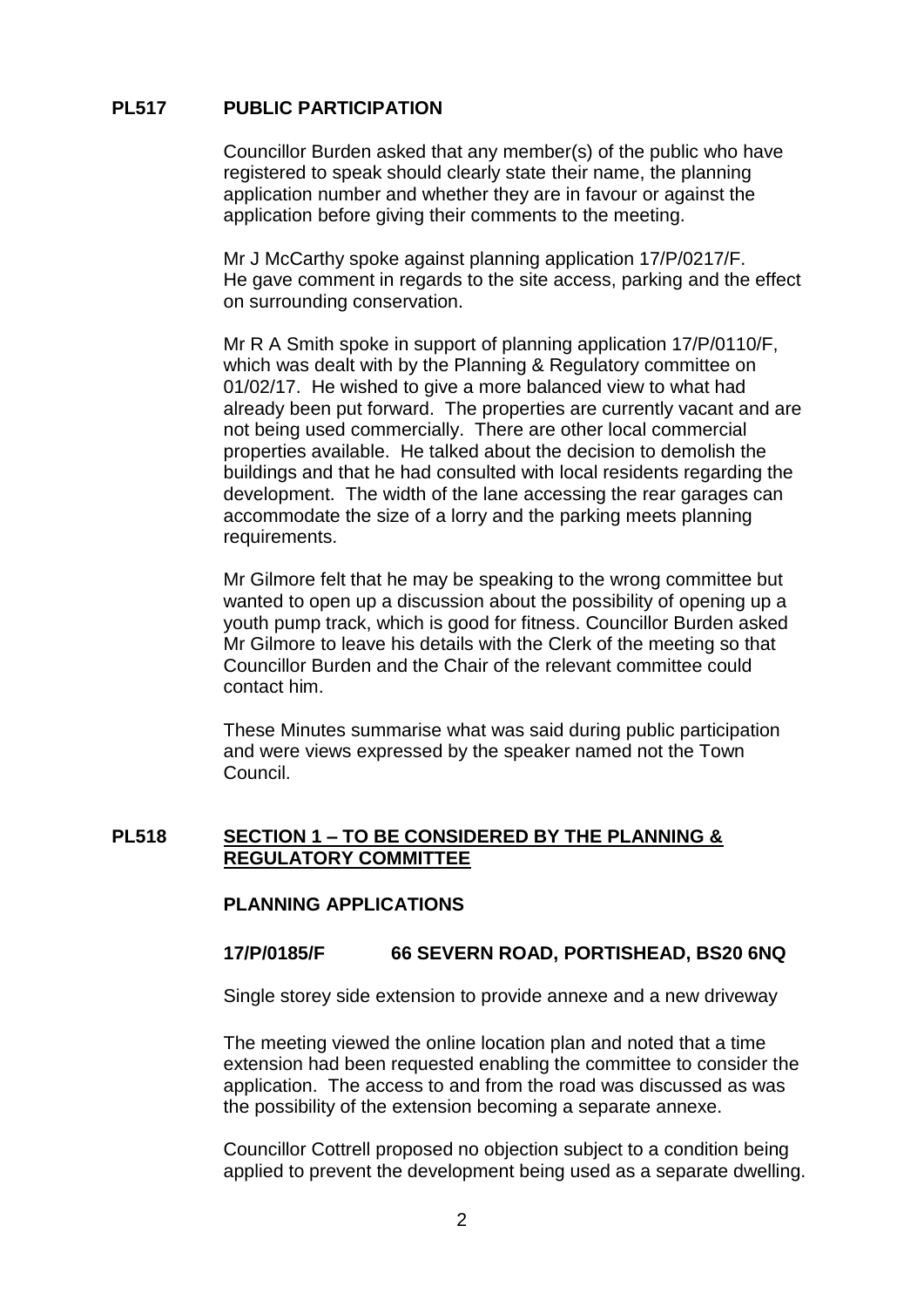Councillor Koops seconded the proposal.

**Vote recorded**: majority in favour

**RESOLVED THAT** no objection subject to a condition being applied to prevent the development being used as a separate dwelling.

### **17/P/0217/F GROUND FLOOR AND FIRST FLOOR FLATS, ALBERT PLACE, HIGH STREET, PORTISHEAD, BS20 6QL**

Erection of a two storey extension to the West elevation. First floor extension to the South elevation. Alterations to existing window on first floor West elevation

The meeting could see no difference between this application and the previous application.

Councillor Cottrell proposed objecting on the same grounds as last time, which Councillor Burden read to the meeting – object on the grounds of significant overdevelopment and a lack of parking.

Councillor M.Cruse seconded the proposal.

**Vote recorded:** majority in favour

**RESOLVED THAT** object on the grounds of significant overdevelopment and a lack of parking.

### **17/P/0237/F 48 WEST HILL, PORTISHEAD, BS20 6LR**

New driveway, front entrance, and dropped kerb

The meeting noted that there were no objections online to consider.

Councillor Cottrell proposed no objection subject to no valid objections from neighbours.

Councillor Mitchell seconded the proposal.

**Vote recorded:** majority in favour

**RESOLVED THAT** no objection subject to no valid objections from neighbours.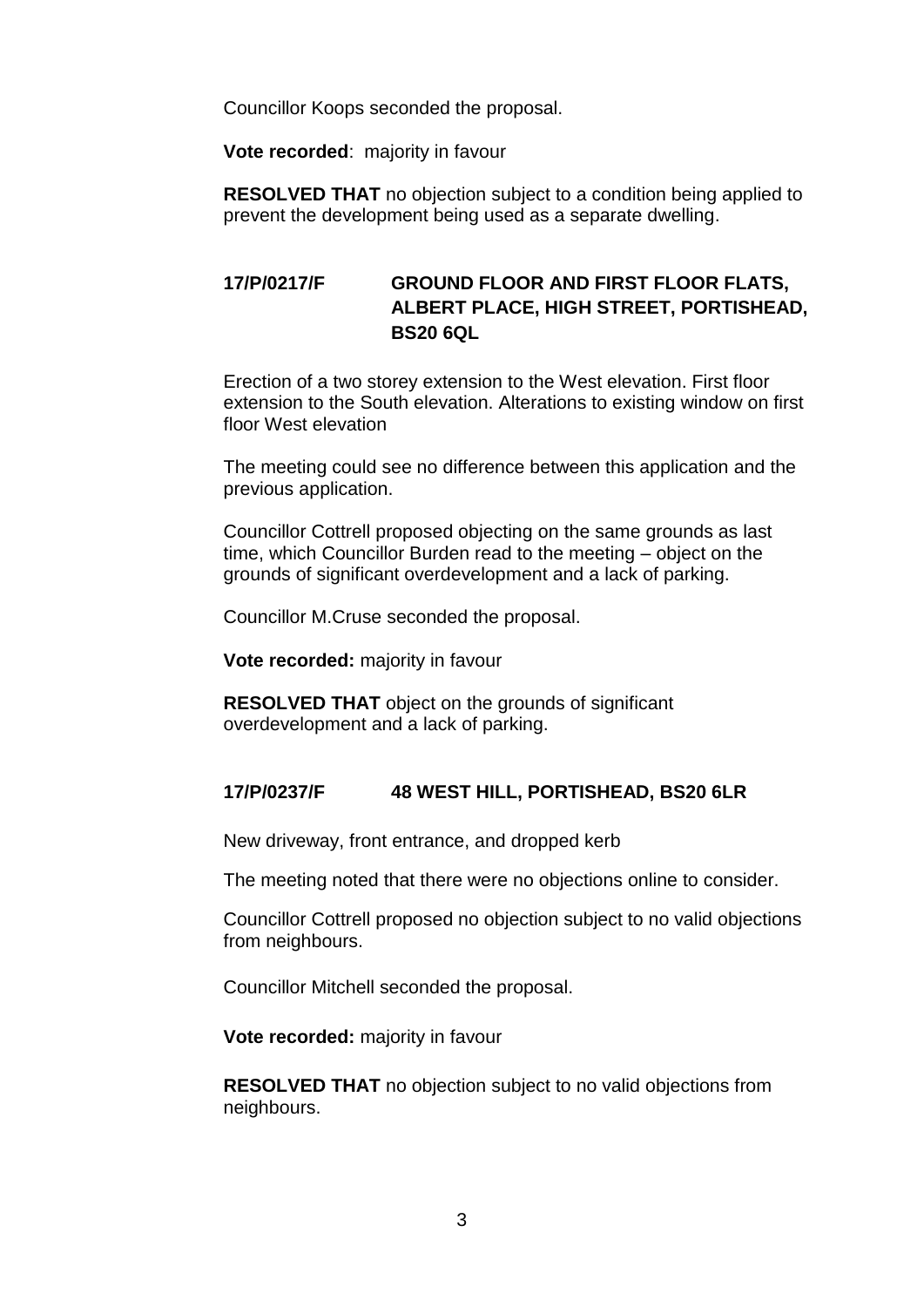# **17/P/0242/F 11A HILLCREST ROAD, PORTISHEAD, BS20 8HS**

Construction of two storey rear extension

The meeting noted that there were several objections online and viewed the photos. It discussed parking and the size of the development.

Councillor Cottrell proposed objecting on the grounds of a lack of parking, overdevelopment and that it will be overbearing on the neighbours.

Councillor Mason seconded the proposal.

**Vote recorded:** majority in favour

**RESOLVED THAT** object on the grounds of a lack of parking, overdevelopment of the site and that it will be overbearing on the neighbours.

### **17/P/0275/F 149C HIGH STREET, PORTISHEAD, BS20 6QL**

Two storey side extension

The meeting viewed the location plan. It discussed the proximity of the site in relation to the sub-station and its belief that there would be adequate parking.

Councillor M. Cruse proposed no objection subject to no valid objection from neighbours.

Councillor Burden seconded the proposal.

**Vote recorded:** majority in favour

**RESOLVED THAT** no objection subject to no valid objection from neighbours.

# **17/P/0299/F LAND ADJOINING 48 BRENDON ROAD, PORTISHEAD, BS20 6DH**

Erection of new dwelling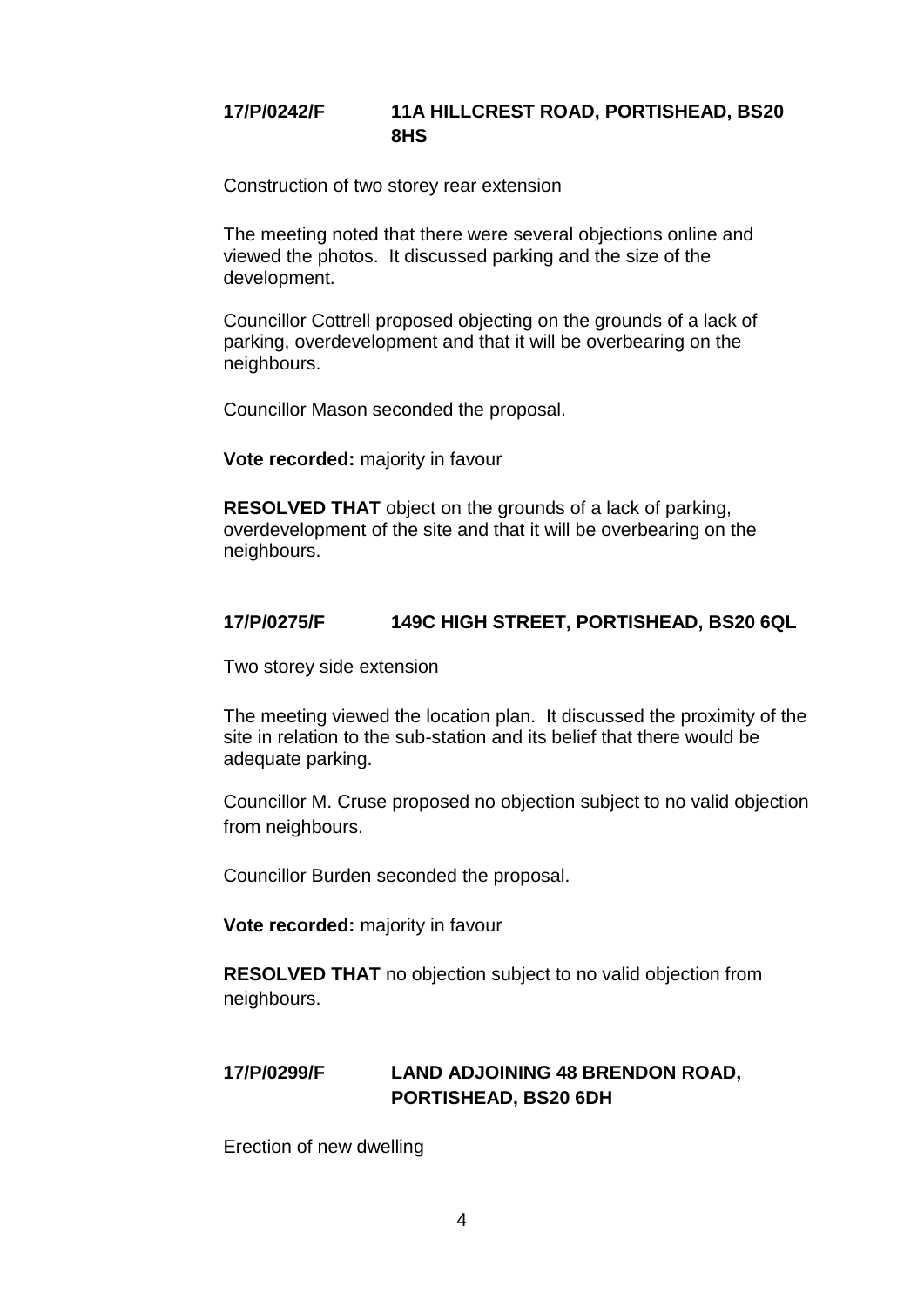The meeting viewed the street scene and location plan and noted that there were no online objections. It discussed the previous comment made by the town council.

Councillor Burden proposed no objection subject to no valid objection from neighbours.

Councillor Mitchell seconded the proposal.

**Vote recorded:** majority in favour

**RESOLVED THAT** no objection subject to no valid objection from neighbours.

### **PL519 SECTION 2 – PLANNING MATTERS (RECOMMENDATIONS TO TOWN COUNCIL)**

### **OTHER PLANNING MATTERS**

### **5.1 PORTBURY WHARF NATURE RESERVE**

Councillor Clark drew the meetings attention to a monthly newsletter 'Portbury Wharf Focus' dated February 2017. He would like to know who prepared it, who it has been sent to and who is paying for the newsletter. Councillor R.Cruse believed that the newsletter has come from Mr Ian McFarlane who heads a group of volunteers working on the reserve. Councillor Burden understood that all bills relating to the reserve are still currently being covered by the owner, Persimmon.

Councillor Burden advised that he was awaiting feedback from the meeting that he and Councillor Oyns attended with the senior officers involved in setting up a Trust to run the nature reserve.

Councillor Burden informed the meeting that the town council had been contacted by National Grid who will shortly be undertaking some testing (soil) of the site in preparation of laying new cables.

**RECOMMENDATION** – there was no recommendation made.

### **5.2 CAR PARKING**

It was felt that the matter would be covered under item 5.4.

### **5.3 INCREASE IN HOMES AND IMPACT ON EDUCATION PROVISIONS IN PORTISHEAD**

The meeting discussed the contents of a letter from the Governors of Trinity Anglican Methodist School dated 7<sup>th</sup> February 2017. Councillor Burden proposed that the town council;

i) Notes the letter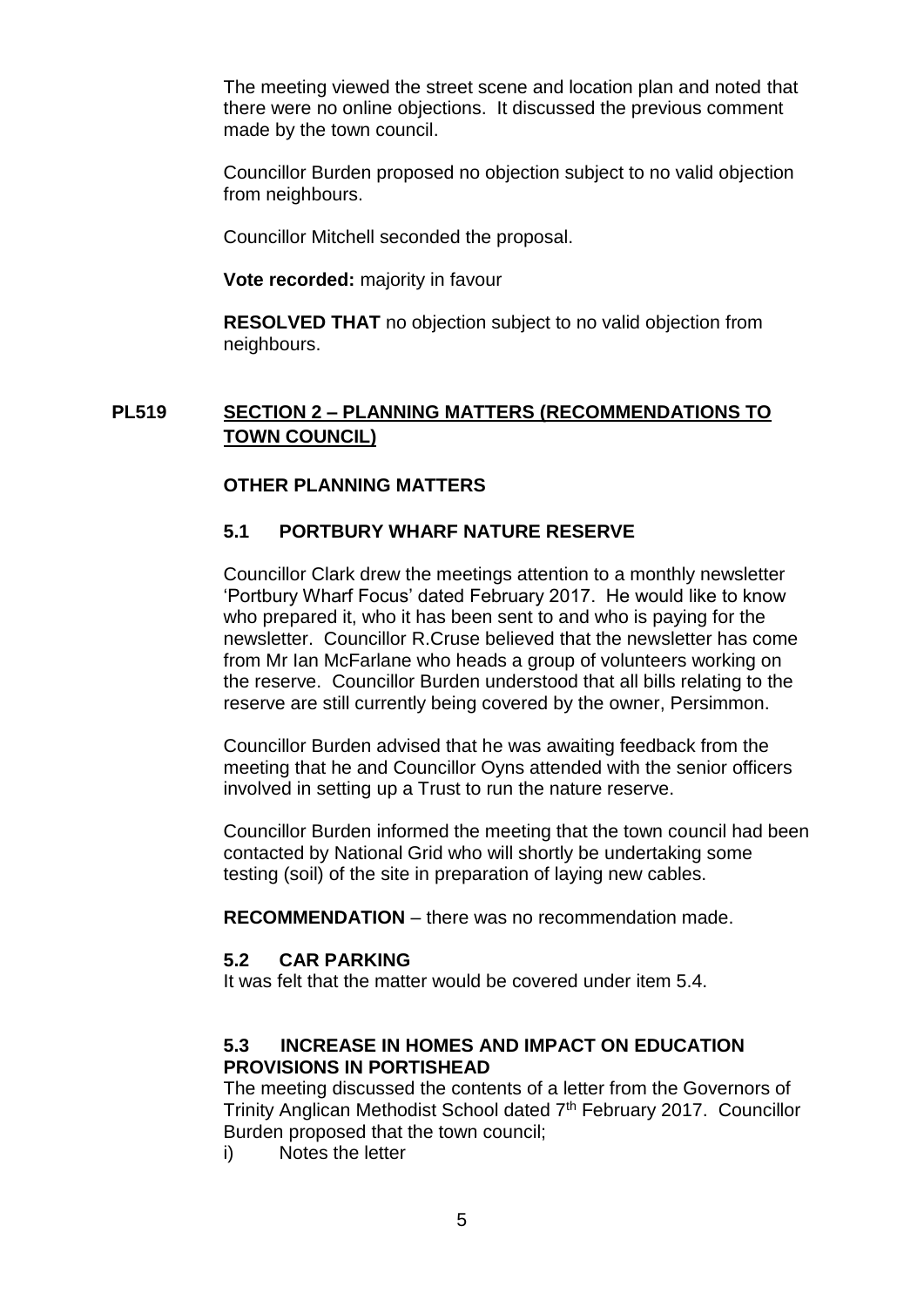- ii) Forwards a copy of the letter from Trinity Anglican Methodist School dated 7<sup>th</sup> February 2017 to both North Somerset Council's Chief Executive – Mike Jackson and the local MP – The Rt. Hon Liam Fox MP
- iii) Acknowledge the letter from the Governors of Trinity Anglican Methodist School

### **5.4 HIGHWAYS**

The meeting noted the report from Colin Medus, Head of Highways, North Somerset Council, dated 08/02/17.

**RECOMMENDATION** – Portishead Town Council notes the report.

### **5.5 TRAFFIC REGULATION ORDERS**

The meeting discussed North Somerset Council's proposals to impose waiting restrictions for the following areas in Portishead, which will be promoted by North Somerset Council unless objections are received within 21 days:

- Access road to Brunel Court
- **Clevedon road**
- Down road
- **Downleaze close**
- High View (off Down road)
- **Lower Burlington road**
- **Marina area (various roads)**
- Newfoundland Way
- **•** Weatherly Drive
- **West Hill Gardens**
- **Nest Hill**

It understood that Portishead Town Council has accepted a charge of £173.00 for the implementation of Wood Acre, Lower Burlington Road, Burlington Road, Westhill Gardens and Down Road as they do not currently meet North Somerset Council's waiting restriction criteria.

**RECOMMENDATION –** Portishead Town Council notes the proposals and accepts a total charge of £173.00 for waiting restrictions to be applied to Wood Acre, Lower Burlington Road, Burlington Road, Westhill Gardens and Down Road.

### **5.6 GENERIC DESIGN ASSESSMENT (GDA) OF HITACHI-GE'S UK ADVANCED BOILING WATER REACTOR (ABWR)**

Councillor Oyns gave an overview of his attendance to the briefing that was held on  $7<sup>th</sup>$  February 2017. The environmentalists explained the work that is being done to minimise potential damage and details were given about the quality and design of the reactor, and what is going to be done with the waste (spent fuel).

The meeting thanked Councillor Oyns for his report.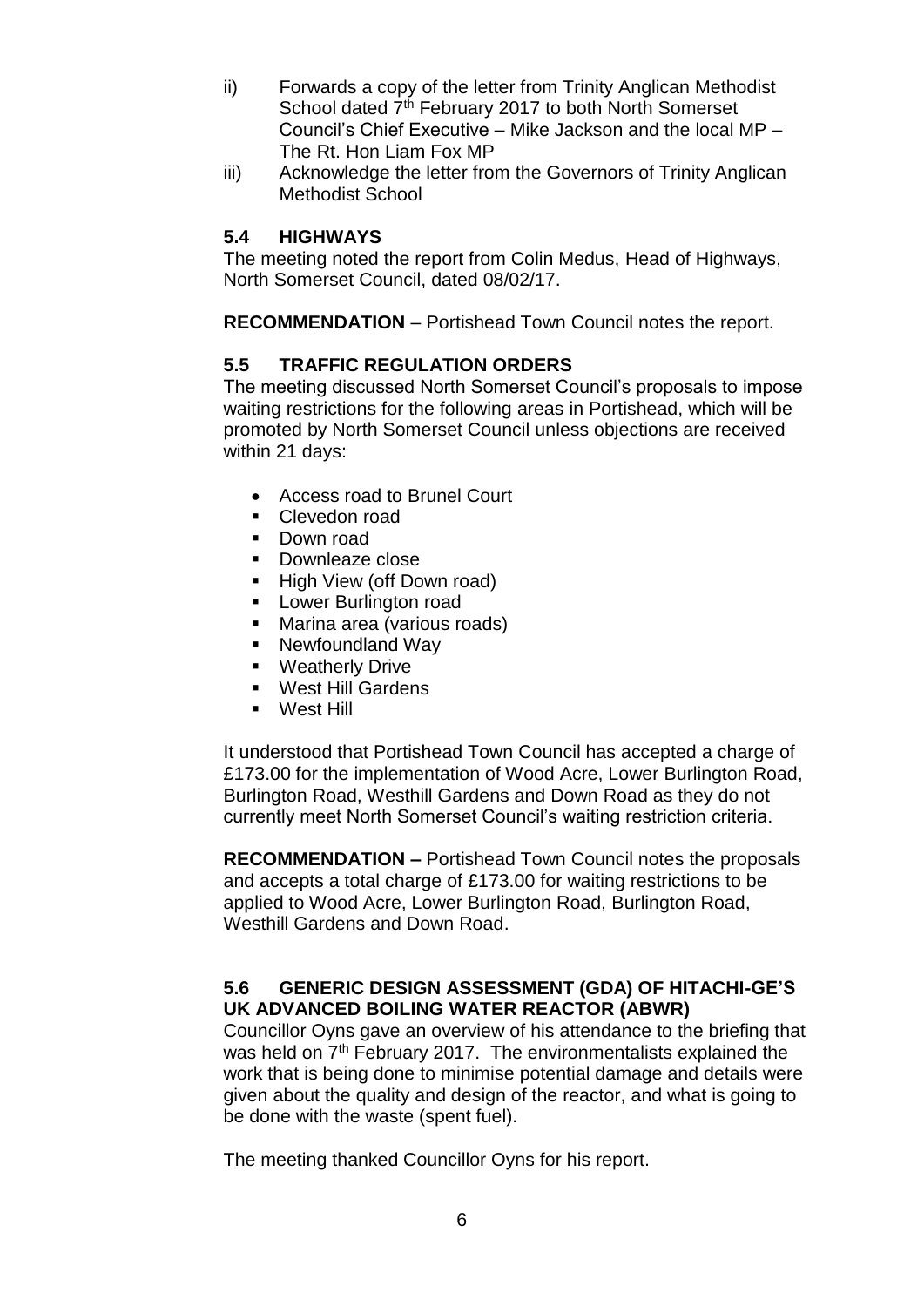**RECOMMENDATION** - Portishead Town Council notes the briefing and thanks Councillor Oyns for his report.

# **5.7 PUBLIC SPACE PROTECTION ORDERS (PSPO)**

The meeting discussed North Somerset Council's proposals to introduce Public Space Protection Orders (PSPOs), designed to prevent individuals or groups of individuals committing anti-social behaviour in public places.

The PSPOs will replace existing dog control orders, designated public protection orders that help the police tackle alcohol related anti-social behaviour and, where appropriate, local byelaws.

Any new orders that are agreed are due to come into force by the end of October 2017. The proposals include:

Ten orders applying to any land the public is entitled or permitted to have access to making it an offence to:

- fail to remove dog faeces
- fail to produce a receptacle for picking up dog faeces
- fail to put a dog on a lead when required to do so
- deposit litter
- urinate or defecate in any place other than a public convenience
- fail to move on when requested to do so by an authorised officer
- undertake any form of commercial activity on public property without the written permission of the council
- post a notice or sign on public property without the written permission of the council
- fail to stop consuming intoxicating substances when asked to do so
- fail to surrender intoxicating substances when asked to do so

Four orders covering any park, common, land set aside for recreation and leisure, grassed communal area and beach to impose restrictions on:

- riding a horse (unless on a public bridleway/highway) with the exception of beaches
- parking or driving vehicles (without permission)
- skateboarding, riding scooters or roller blading causing damage, annoyance and/or nuisance
- lighting fires (without permission)

An order covering public museum, library, public convenience or council building, proposing that it will continue or become an offence to:

 engage in behaviour as to damage to property, nuisance and/or annoyance

An order covering all enclosed children's play areas to ensure:

- no dogs
- no smoking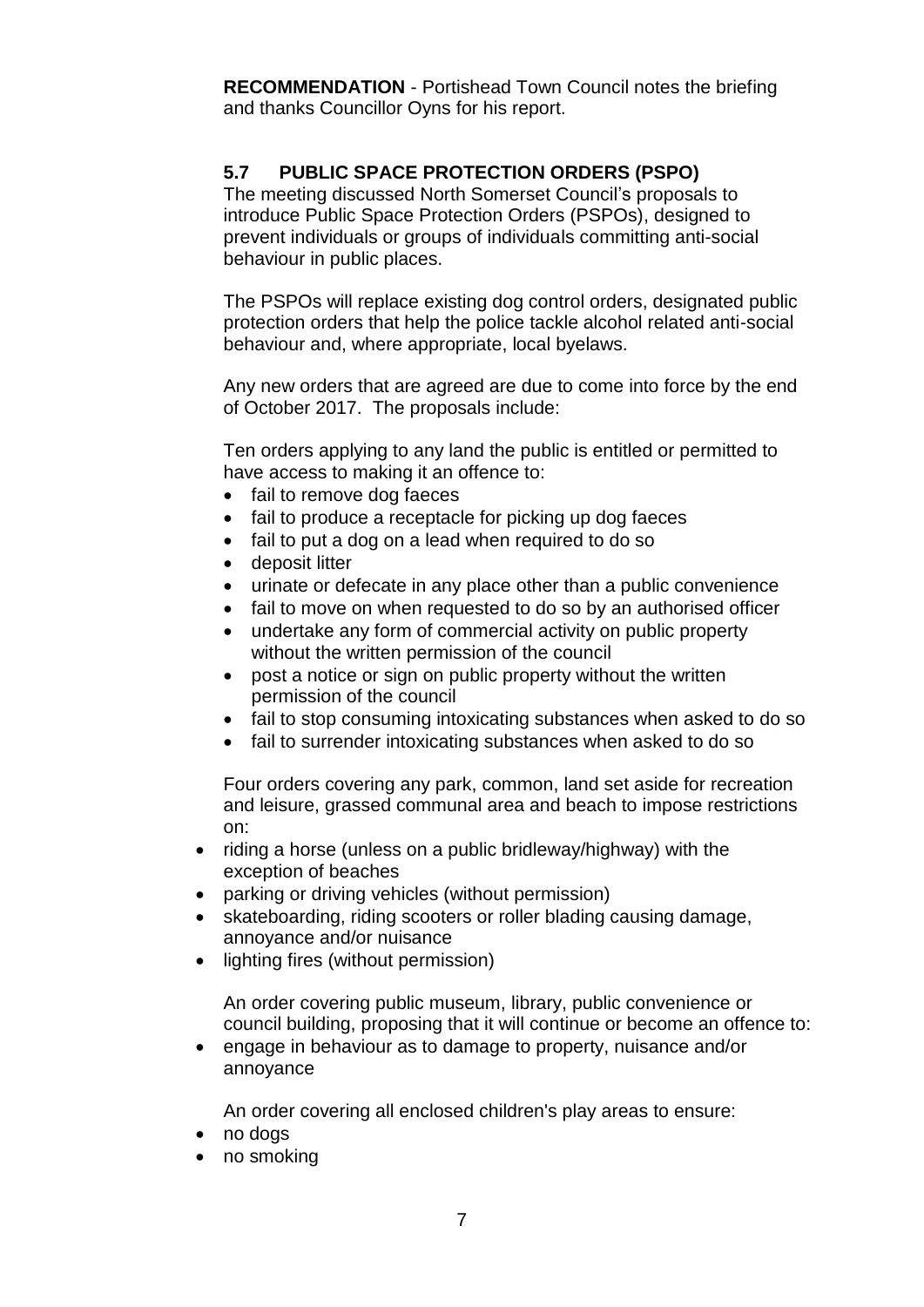Three orders covering any council managed designated parking areas to impose restrictions on:

- depositing or leaving any vehicle or trailer with the purpose of abandoning it there
- acting in a manner to cause nuisance and/or annoyance to any parking place user, resident or other person
- distributing leaflets or other advertising material or promoting any cause, event or any other matter in any council managed designated parking areas

A number of other orders, mainly replacing dog control orders, in the following towns and parishes: Banwell, Blagdon, Bleadon, Clevedon, Congresbury, Dundry, Hutton, Kewstoke, Locking, Long Ashton, Nailsea, Pill and Easton-in-Gordano, Portbury, Portishead, St Georges, Tickenham, Weston-super-Mare, Winford and Felton, Winscombe and Sandford, Wrington, Yatton and Claverham

The consultation will close on Friday 31 March.

Councillor Clark felt that penalties should be clearly defined and there is a need for clarity regarding leaflet advertising on vehicles in car parks.

Councillor Cottrell understood that Civil Enforcement Officers would be employed by North Somerset Council to make the enforcements. These officers will wear a name badge, uniform and a camera.

The meeting agreed to note the consultation and if any members wish to submit their own views separately then they can do so.

**RECOMMENDATION** – Portishead Town Council notes the consultation and if any members wish to submit their own views separately then they can do so.

### **5.8 AVON WAY – HIGHWAY**

The meeting noted a letter from Councillor Elfan Ap Rees dated 1<sup>st</sup> February 2017 and that a meeting had since been offered by David Bailey to discuss the safety of Avon Way.

Councillor Cottrell gave an update. A meeting was held with David Bailey, Lesley Cottrell, Jo Duffy and David Jolley on 27<sup>th</sup> February 2017. A couple of possibilities were discussed, which could be to relocate signs, introduce slow markings on the road and installing flashing 'school' signs, which would be activated by vehicles travelling in excess of 34mph. David Bailey will provide a report including costs in due course.

The meeting discussed the impact of flashing signs on people living in the area, which would need to be considered.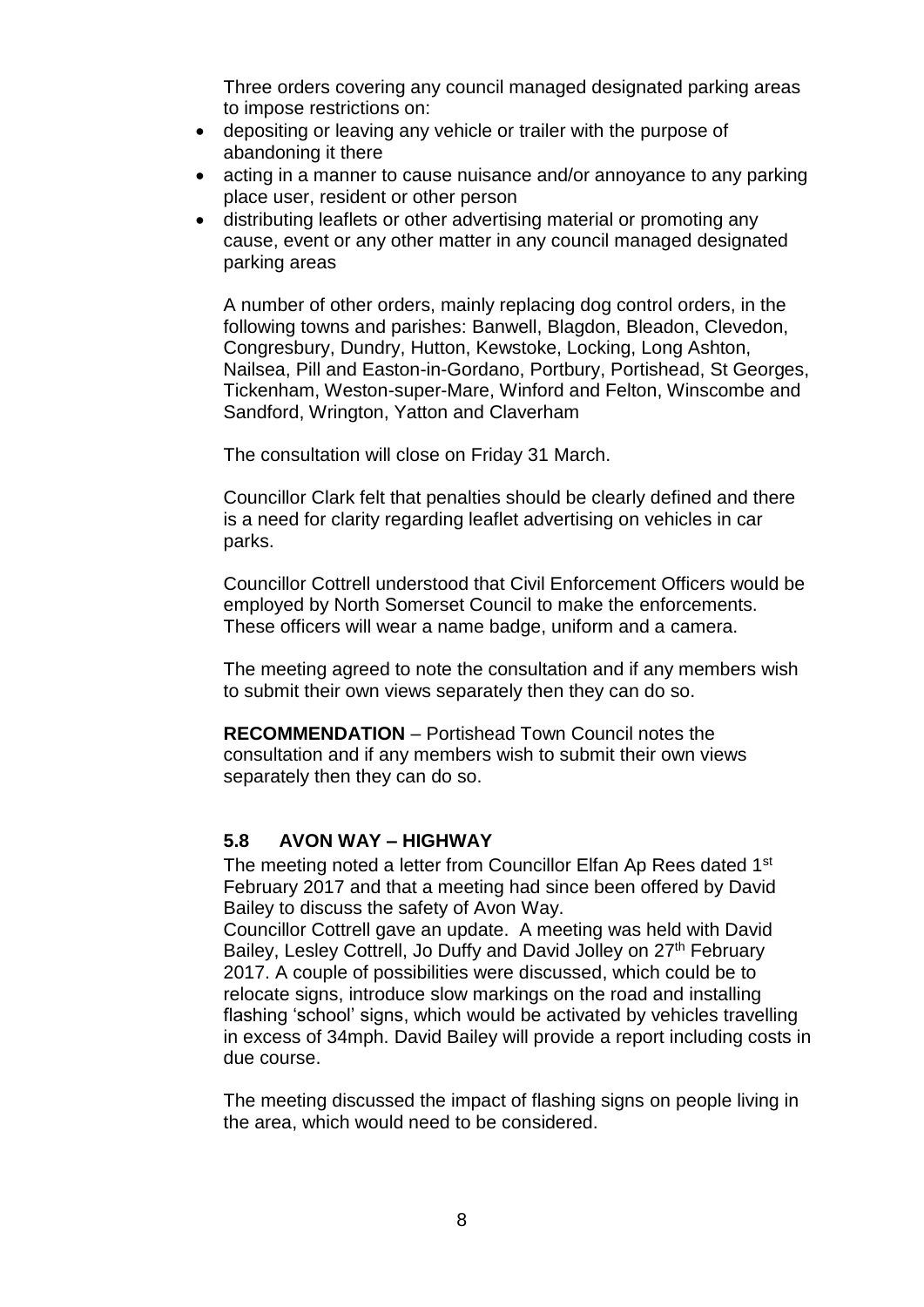Councillor M.Cruse asked if the redundant sign up by St Barnabas school could be relocated to Avon Way.

*Assistant Clerk note: North Somerset Council will be loaning Portishead Town Council a vehicle activated sign (VAS) next week. It is planned that the sign will be located on the same roads around Portishead as last time (Bristol Road, Down Road, Avon Way, Weatherly Drive and Nore Road).*

### **5.9 LATE PLANNING APPLICATIONS**

North Somerset Council's Planning Register dated 20<sup>th</sup> February 2017 was considered as the reply due date for consultations is  $27<sup>th</sup>$  March, a week before the next meeting. The meeting felt that all three applications could be dealt with in the normal manner. Councillor Burden reminded the core members of the Planning committee to respond to the delegated proposals that will be emailed to them.

### **5.10 COMMUNITY GOVERNANCE REVIEW – INCREASE IN THE NUMBER OF PORTISHEAD TOWN COUNCILLORS**

There was no update but the meeting discussed the possibility of: a) putting the matter to the next Parish meeting to gauge the interest of the people in the town. It was felt that the Parish meeting may only give a small representation of the wishes of the people who live in the town

b) doing nothing

Councillor Koops proposed that the Town Council takes no further action on the matter.

Councillor Clark seconded the proposal.

**Vote recorded**: 6 in support, 4 against

**RECOMMENDATION** Portishead Town Council takes no further action on the matter.

### **PL520 SECTION 3 – DELEGATED CHAIRMAN DECISIONS**

### **PLANNING APPLICATIONS AS REPORTED BY THE PLANNING & REGULATORY CHAIRMAN**

### **TREE APPLICATIONS AS REPORTED BY THE PLANNING & REGULATORY CHAIRMAN**

Attached - as previously agreed by the core members of the Planning & Regulatory committee.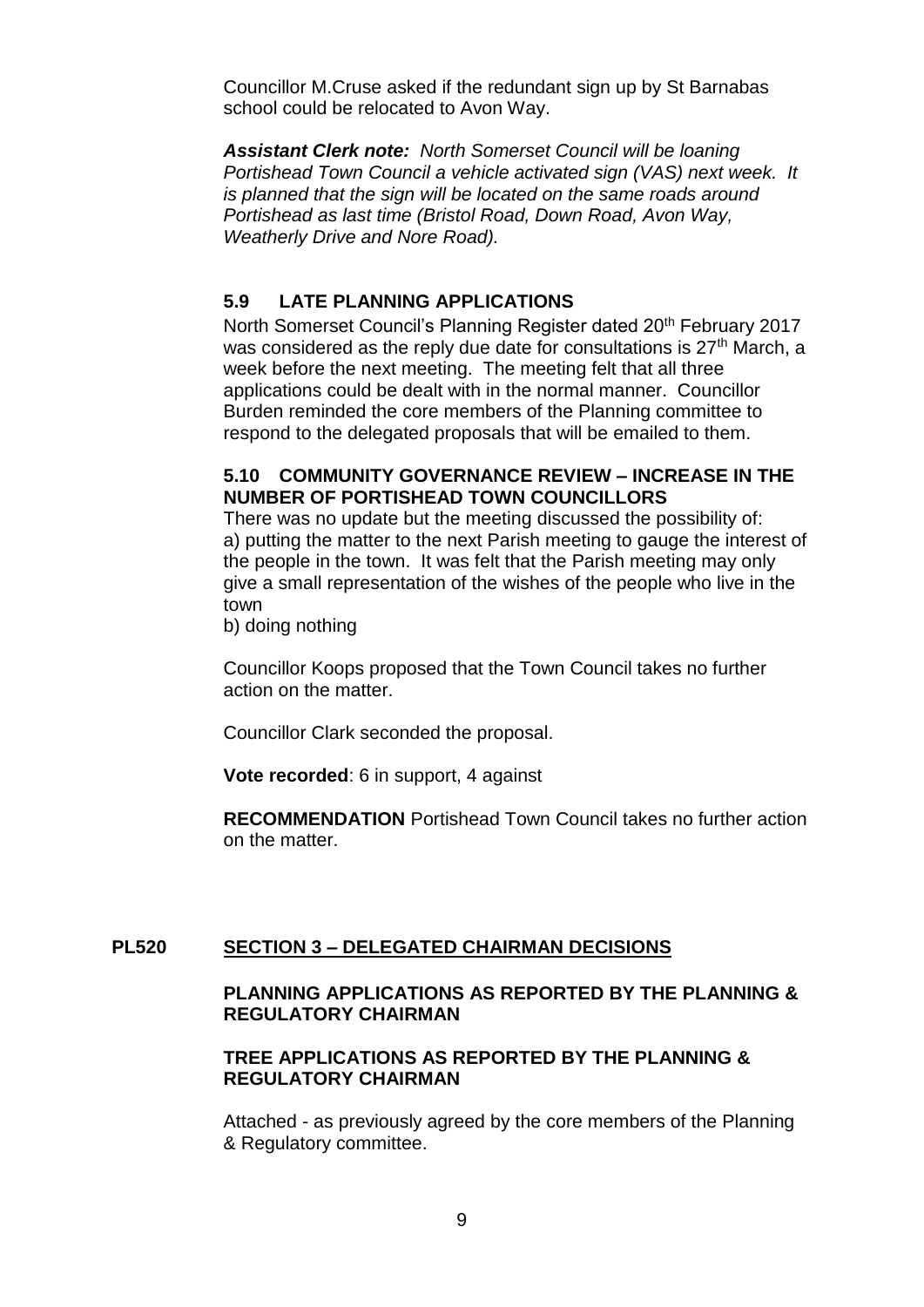# **PL520 SECTION 3 DELEGATED CHAIRMAN DECISIONS – FOR INFORMATION**

### **PLANNING APPLICATIONS AS REPORTED BY THE PLANNING & REGULATORY CHAIRMAN**

| <b>APPLICATION NO.</b> | <b>LOCATION</b>                                                       | <b>PROPOSAL</b>                                                                                                                                                                                            | <b>RECOMMENDATION</b>                                                         |
|------------------------|-----------------------------------------------------------------------|------------------------------------------------------------------------------------------------------------------------------------------------------------------------------------------------------------|-------------------------------------------------------------------------------|
| 17/P/0172/F            | 384 Nore Road, Portishead,<br><b>BS20 8EY</b>                         | Loft conversion and single storey rear<br>extension                                                                                                                                                        | No objection subject to no valid<br>objection from neighbours.                |
| 17/P/0189/F            | 75 Heron Gardens,<br>Portishead, BS20 7BN                             | First floor side extension over garage                                                                                                                                                                     | No objection subject to adequate<br>car parking provisions being<br>provided. |
| 17/P/0216/LUP          | 9 Slade Road, Portishead,<br><b>BS20 6BS</b>                          | Conversion of ground floor flat and<br>maisonette back to original, detached<br>single dwellinghouse. No change/work<br>to the outside of the property                                                     | No comment.                                                                   |
| 17/P/0224/F            | 47 Slade Road, Portishead,<br><b>BS20 6BE</b>                         | Erection of a first floor rear extension.                                                                                                                                                                  | No objection subject to no valid<br>objection from neighbours                 |
| 17/P/0238/F            | 23 South Road, Portishead,<br><b>BS207DU</b>                          | Erection of a two storey side extension<br>following the demolition of garage                                                                                                                              | No objection subject to no valid<br>objection from neighbours                 |
| 17/P/0245/F            | Unit 4, Harbour Road<br>Trading Estate, Portishead,<br><b>BS207BL</b> | Change of use from light industrial<br>(B1/8) to D2 Leisure                                                                                                                                                | No objection                                                                  |
| 17/P/0250/ADV          | Kiosk Mirage, 21 Harbour<br>Road, Portishead, BS20<br>7AJ             | Advertising consent to display 1No.<br>illuminated facia sign                                                                                                                                              | No objection subject to no valid<br>objection from neighbours                 |
| 17/P/0251/F            | Kiosk Mirage, 21 Harbour<br>Road, Portishead, BS20<br>7AJ             | Enclose front porch area with additional<br>glazing and roof                                                                                                                                               | No objection subject to no valid<br>objection from neighbours                 |
| 17/P/0272/MMA          | 32 Down Road, Portishead,<br><b>BS20 6EA</b>                          | Removal/variation of condition No.2 on<br>application 16/P/1644/F (Erection of a<br>two storey and single storey rear<br>extension and convert garage to living<br>space and erect a first floor extension | No objection subject to no valid<br>objection from neighbours                 |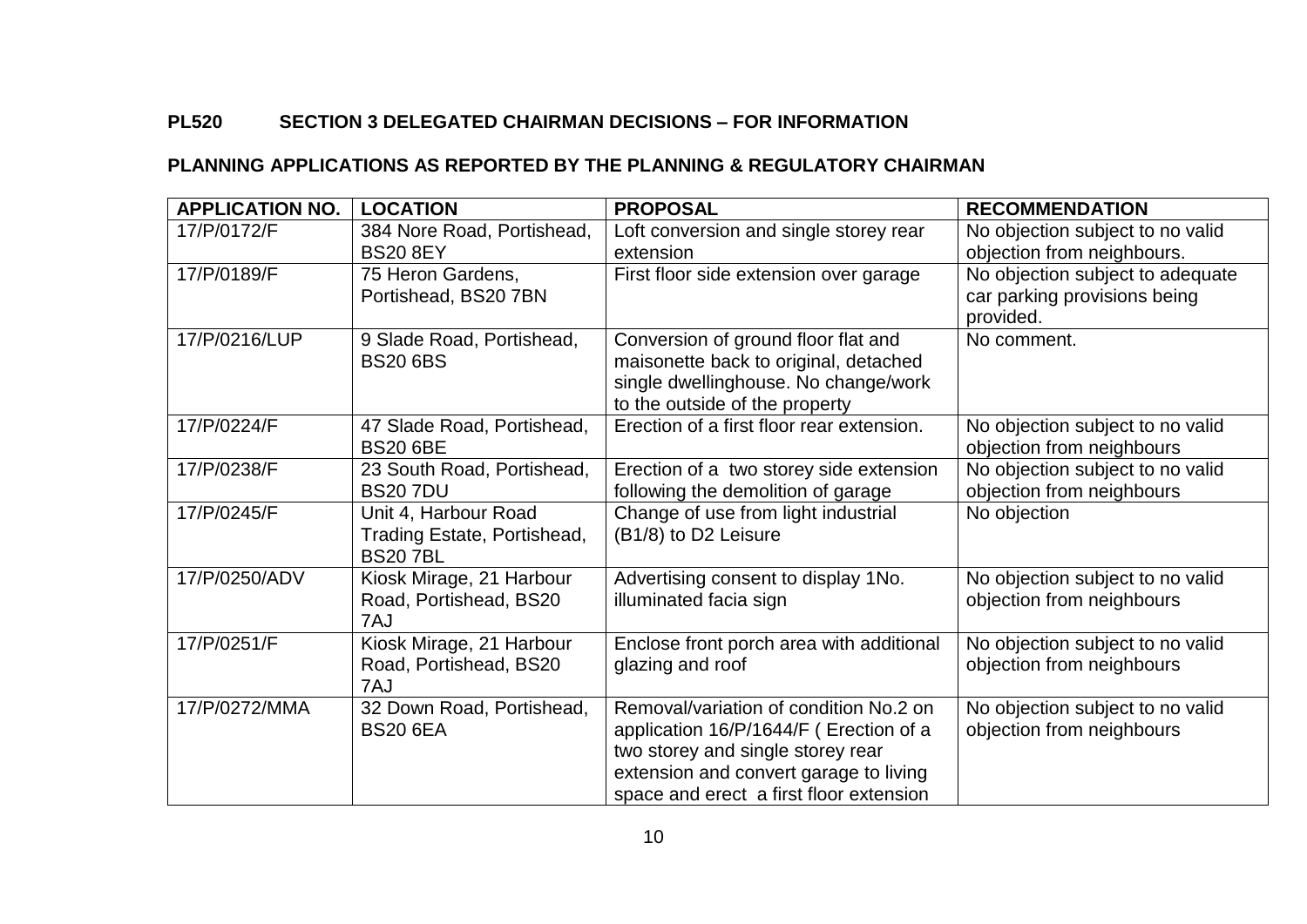|               |                                                                      | above) to allow the use of artificial<br>blue/black slates instead of tiles, omit<br>timber cladding in lieu of render to<br>external walls, change window colour to<br>grey anthracite, add window to first floor<br>front elevation and external doors,<br>including garage, to be in grey<br>anthracite |                                                                                                                                                                                           |
|---------------|----------------------------------------------------------------------|------------------------------------------------------------------------------------------------------------------------------------------------------------------------------------------------------------------------------------------------------------------------------------------------------------|-------------------------------------------------------------------------------------------------------------------------------------------------------------------------------------------|
| 17/P/0289/F   | 60 Wren Gardens,<br>Portishead, BS20 7PQ                             | Erection of side conservatory                                                                                                                                                                                                                                                                              | No objection subject to no valid<br>objection from neighbours                                                                                                                             |
| 17/P/0293/F   | 59 Combe Avenue,<br>Portishead, BS20 6JX                             | First floor extension of front gable with a<br>new dormer window alongside, a new<br>rear dormer and a single storey ground<br>floor rear extension and new window<br>openings to the side elevation                                                                                                       | No objection subject to no loss of<br>light or privacy for the neighbours.                                                                                                                |
| 17/P/0318/LB  | Flat 54 Fedden Village,<br>Nore Road, Portishead,<br><b>BS20 8EJ</b> | Retrospective application for alterations<br>to flat for the removal of internal kitchen<br>window; create new opening in stud wall<br>to bedroom and close up existing<br>doorway; re-plastering and re-wiring                                                                                            | No comment.                                                                                                                                                                               |
| 17/P/0321/LUP | 74 Fennel Road,<br>Portishead, BS20 7FB                              | Certificate of lawfulness for the<br>proposed loft conversion                                                                                                                                                                                                                                              | No comment.                                                                                                                                                                               |
| 17/P/0297/F   | 225 Down Road,<br>Portishead, BS20 8DG                               | Access to rear of property via 2 metre<br>high double gate                                                                                                                                                                                                                                                 | No objection subject to permission<br>being obtained from the owner of<br>the road as it is the Town Council's<br>belief that the highway is not<br>adopted by North Somerset<br>Council. |
| 17/P/0341/ADV | 109-111 Avon Way,<br>Portishead, BS20 6LT                            | Application for advertising consent for 3<br>No. illuminated fascia signs, 1 No.<br>projecting hanging sign, 2 No                                                                                                                                                                                          | No objection to the advertising<br>signage subject to no valid<br>objection from neighbours.<br><b>Assistant Clerk note: contact has</b>                                                  |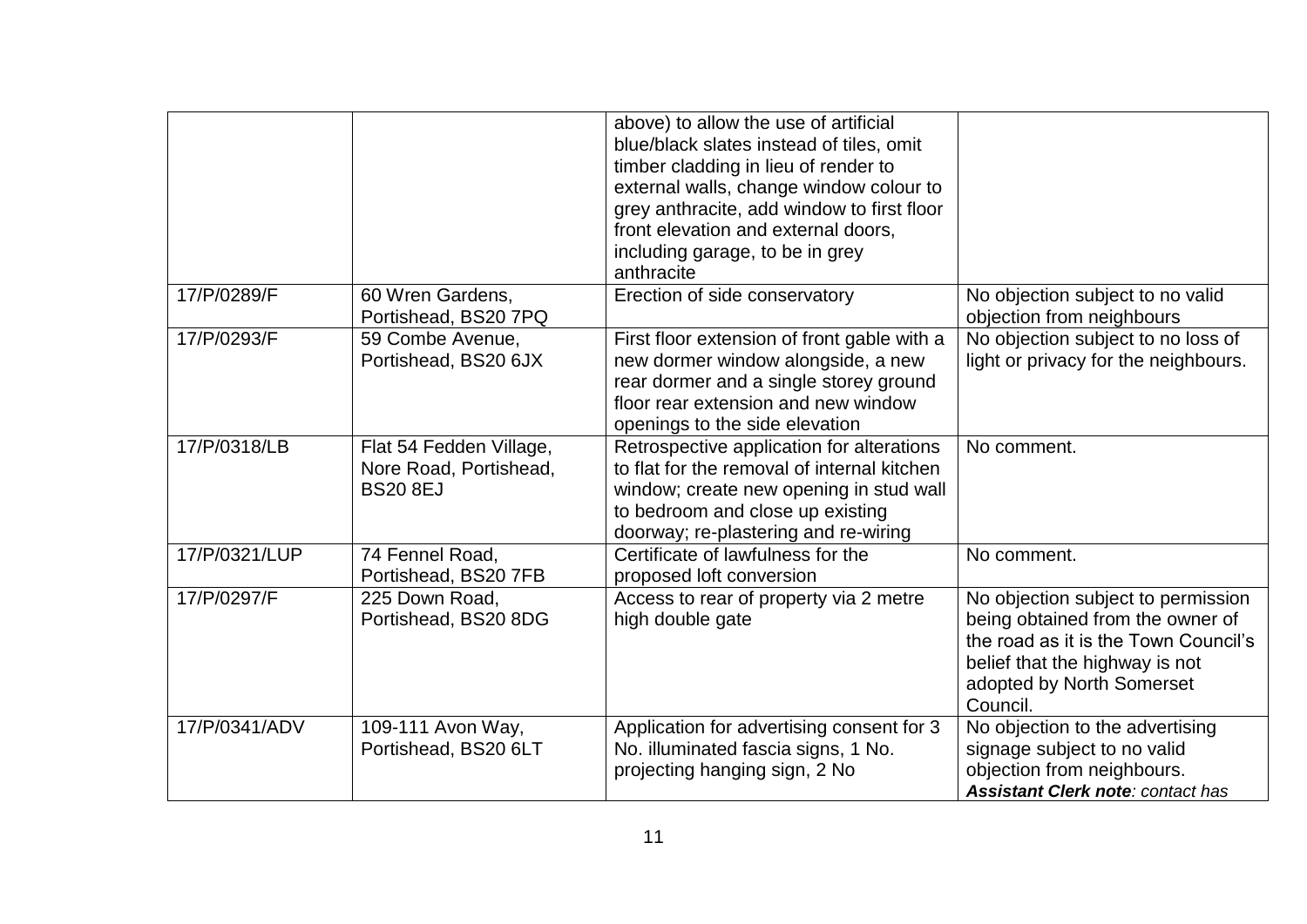|               |                                                 | illuminated suspended logo and 3 No<br>non illuminated wall mounted signs                                                                                                           | been made with the Case Officer in<br>respect to the image of an ATM<br>machine on the photo. |
|---------------|-------------------------------------------------|-------------------------------------------------------------------------------------------------------------------------------------------------------------------------------------|-----------------------------------------------------------------------------------------------|
| 17/P/0391/F   | 3 Redcliffe Close,<br>Portishead, BS20 8HB      | Erection of front porch. Erection of rear<br>extension following demolition of<br>existing rear extension. Raising of roof<br>to include loft conversion with three rear<br>dormers | No objection subject to no valid<br>objection from neighbours                                 |
| 17/P/0399/LUP | 115 Merlin Park, Portishead,<br><b>BS20 8RL</b> | Lawful development application for a<br>proposed single storey rear extension                                                                                                       | The Town Council notes that it is<br>not required to consult on lawful<br>use/development.    |

# **PL520 TREE APPLIATIONS AS REPORTED BY THE PLANNING & REGULATORY CHAIRMAN**

| <b>APPLICATION NO.</b> | <b>LOCATION</b>                                  | <b>PROPOSAL</b>                                                                     | <b>RECOMMENDATION</b>                                                                                                         |
|------------------------|--------------------------------------------------|-------------------------------------------------------------------------------------|-------------------------------------------------------------------------------------------------------------------------------|
| 17/P/0178/TPO          | Aylwin, Beechwood Drive,<br>Portishead, BS20 8ES | T1 and T2 maple - crown reduction by<br>up to 4m                                    | Objects to a crown reduction of up<br>to 4m but pruning should be<br>permitted.                                               |
| 17/P/0179/TPO          | 51 The Downs, , Portishead,<br><b>BS20 6EE</b>   | T1 ash - cut pollard re-growth back to<br>knuckles on one limb overhanging<br>house | Objects to cutting pollard regrowth<br>back to knuckles but agrees that a<br>small amount of pruning should be<br>undertaken. |
| 17/P/0211/TPO          | 20B Devonshire Drive,,<br>Portishead, BS20 8EF   | T1 oak - crown reduction back to old<br>pruning points (up to 2m)                   | Objects to crown reduction to old<br>points as this was only done in<br>2013.                                                 |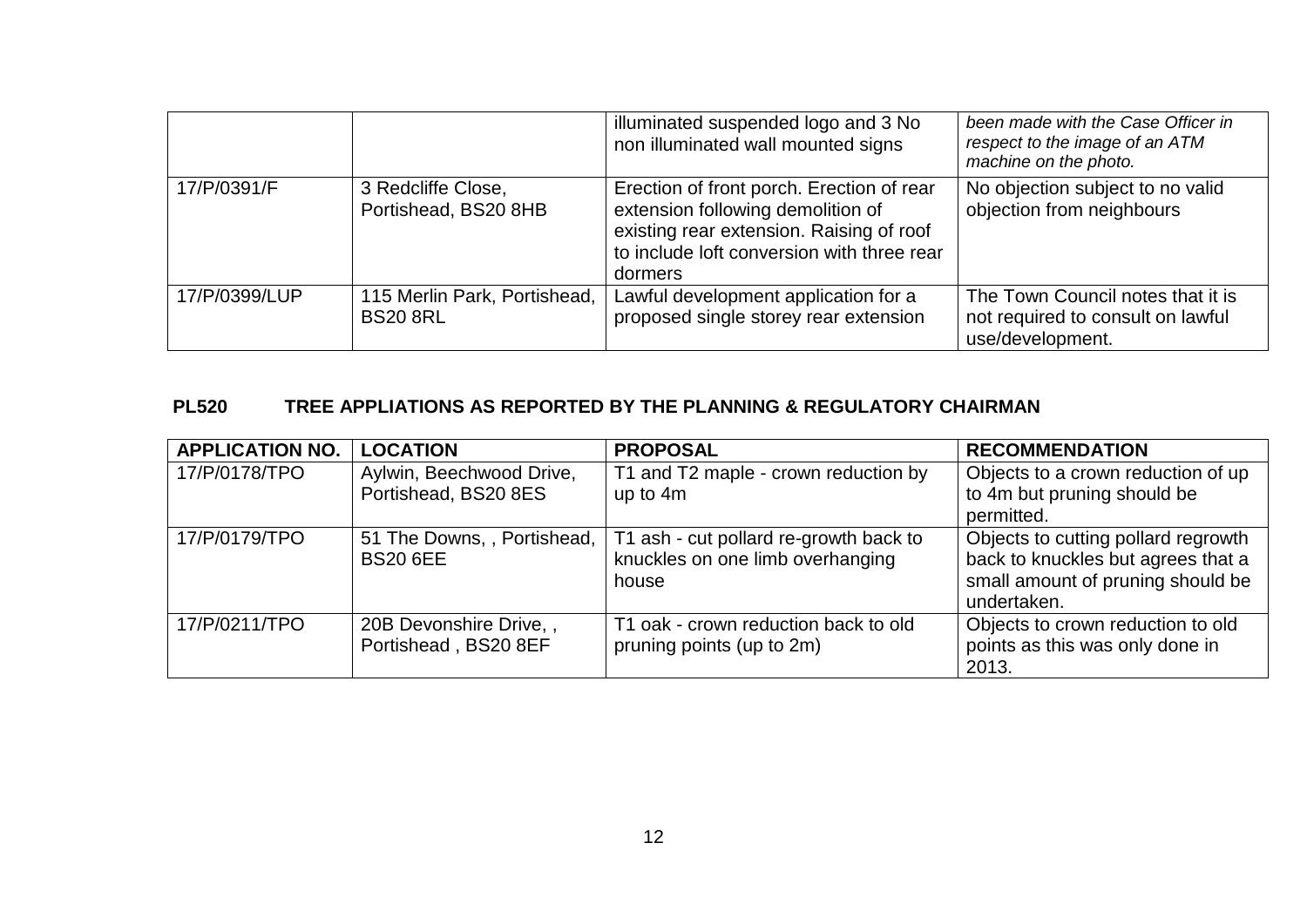#### **PL521 OTHER PLANNING MATTERS**

#### **8.1 THE FOLLOWING NOTIFICATIONS/ACKNOWLEDGEMENTS FROM NORTH SOMERSET COUNCIL WERE NOTED:**

**A. ENFORCEMENT CASES** List dated 13/02/17.

**B. DELEGATED DECISIONS – NORTH SOMERSET COUNCIL** No report.

**C. PLANNING CONSENT GRANTED** No report.

**D. PLANNING CONSENT REFUSED**

No report.

#### **E. PLANNING APPLICATIONS WITHDRAWN**

A letter dated 01/02/17 received 06/02/17 confirming that the following plan was withdrawn: 16/P/2979/F 1 LAMBOURNE WAY, PORTISHEAD, BS20 7LQ Two storey rear extension

#### **F. APPEAL DECISIONS**

 Householder appeal (HAS) received 13/02/17: APPEAL APP/DO121/D/17/3166435 16/P/1809/F 77 WOODACRE, PORTISHEAD, BS20 7EH Retrospective application for flue on front of house

#### **G. LICENCE APPLICATIONS**

No report.